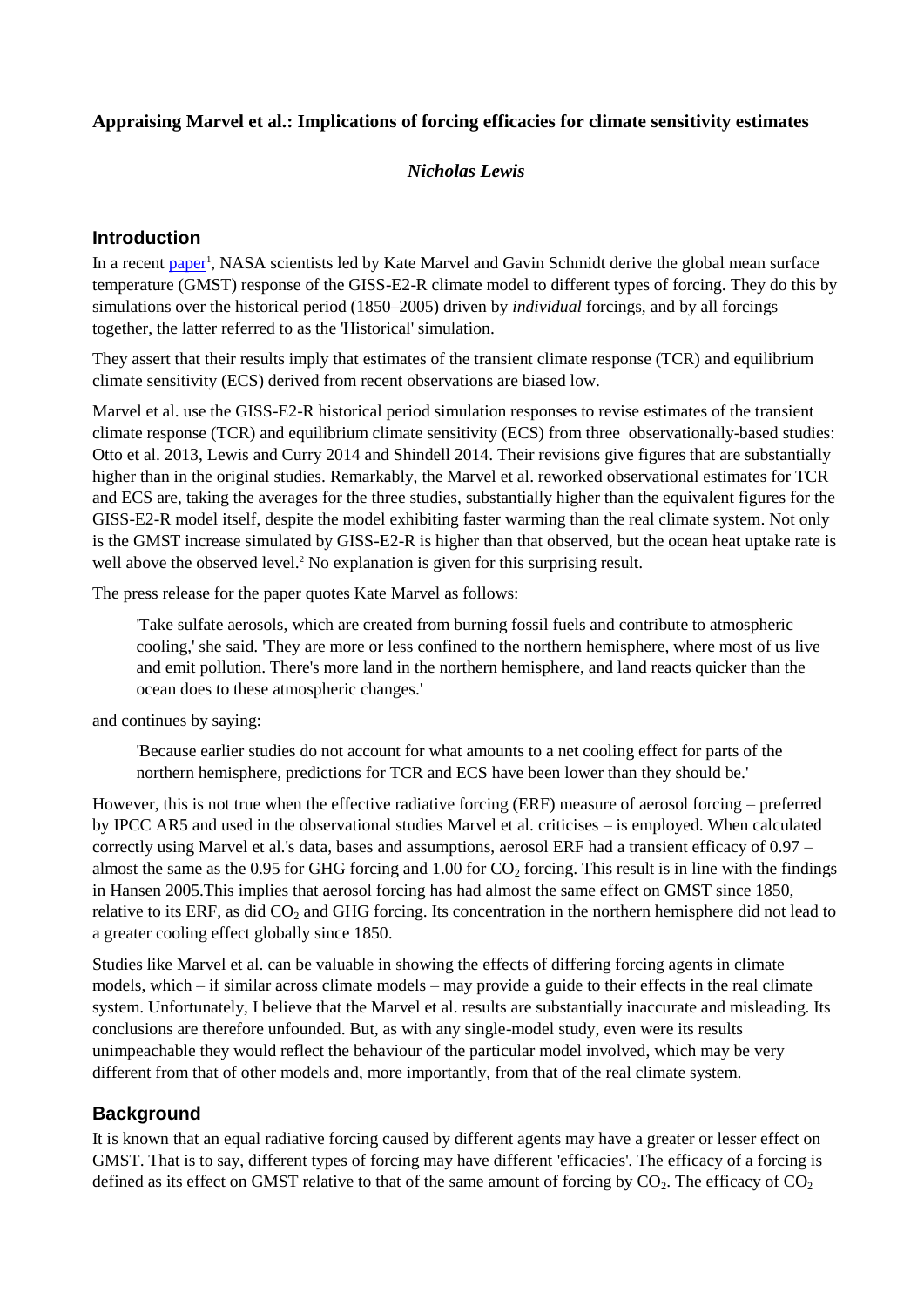forcing is therefore one. This definition is reasonable:  $CO<sub>2</sub>$  is the dominant greenhouse gas and TCR and ECS are measures of the GMST response – respectively after 70 years of linearly increasing forcing, and after the ocean reaches equilibrium – to a doubling of  $CO<sub>2</sub>$  concentration. The forcing–efficacy framework, to be useful, requires that GMST response scales linearly with forcing and that the GMST response to a mixture of different forcings equals the sum of the responses to the constituent individual forcings. Both these assumptions typically hold quite well in general circulation models (GCMs).

A seminal [paper](http://www.researchgate.net/profile/Patrick_Minnis/publication/237087245_Efficacy_of_climate_forcings/links/02e7e522670bc6e492000000.pdf)<sup>3</sup> lead authored by James Hansen of GISS (henceforth Hansen 2005), based on simulations by a previous version of the GISS GCM, Model E, estimated efficacies for different forcing agents. Hansen 2005, a commendably thorough paper, advanced climate science and helped pave the way for the use of effective radiative forcing (ERF) in IPCC AR5. Hansen 2005 derived efficacies in terms of both the instantaneous radiative flux change at the tropopause (iRF or Fi) and the flux change after the stratosphere has adjusted to the forcing (RF or Fa). RF is the same whether measured at the tropopause or the top-ofatmosphere (TOA). Hansen also derived efficacies relative to  $F_s$ , the TOA flux change with sea surface temperature (SST) held fixed, and  $Fs^*$ , an approximation to  $F_s$  derived by regressing TOA flux on GMST following a step change in forcing, in a so-called Gregory plot, in this case for 10–30 years. Hansen's Fs was adjusted for the change in land surface temperatures that occurs when forcing is changed but SST is held fixed.

Section 8.1 of AR5<sup>4</sup> gives a useful introduction to radiative forcing in its different variants. It defines ERF similarly to Hansen's Fs, but with no adjustment made for the change in land temperature (which is modest when SST is fixed), and notes that ERF can also be estimated by regression, as for Fs<sup>\*</sup>. The ERF, Fs and Fs<sup>\*</sup> measures allow for the troposphere to adjust to the imposed forcing, as well as the stratosphere.

Hansen 2005 found that although when iRF was used to measure forcing, the efficacy of some forcing agents differed substantially from one, when either Fs and Fs\* were used efficacies were close to one for almost all types of forcing investigated.

Further details of Hansen 2005's findings, and information on relevant other studies are given in Appendix A.

## **Marvel et al.'s investigation of forcing efficacies**

Marvel et al. used the newer E2-R version of the GISS model to carry out single-forcing simulations similar to those in Hansen 2005. However the set of simulations was more limited in scope and forcings were made to follow their estimated historical evolution from 1850 to 2005 rather than being imposed in full at the start of the simulation.

Forcings, in iRF terms, were derived each year by radiation-only calculations, with the forcing agent evolving but all other variables held at preindustrial (1850) values. ERFs were estimated only for the year 2000, from simulations with the then level of the forcing agent concerned and only SSTs fixed at 1850 values. Equilibrium and transient efficacies, and TCR and ECS estimates, were derived by comparing the historical GMST response ( $\Delta T$ ) with the causative forcing change ( $\Delta F$ ) respectively with and without the associated change in ocean heat uptake rate (Δ*Q*) deducted. The decadal mean Δ*T*, Δ*F* and Δ*F*−Δ*Q* values used are all anomalies relative to drift-adjusted quasi-equilibrium preindustrial control runs, from which these simulations were spawned in 1850. The mean Δ*T* and Δ*Q* values from an ensemble of five runs were used.

Specifically, the relationships between decadal means of Δ*T* and Δ*F* (for TCR) or Δ*F* − Δ*Q* (for ECS) in each forced simulation are used to produce separate estimates of GISS-E2-R's TCR and ECS for each forcing agent, according to the energy budget equations:<sup>5</sup>

$$
TCR = F_{2 \times CO2} \frac{\Delta T}{\Delta F} \qquad ECS = F_{2 \times CO2} \frac{\Delta T}{\Delta F - \Delta Q}
$$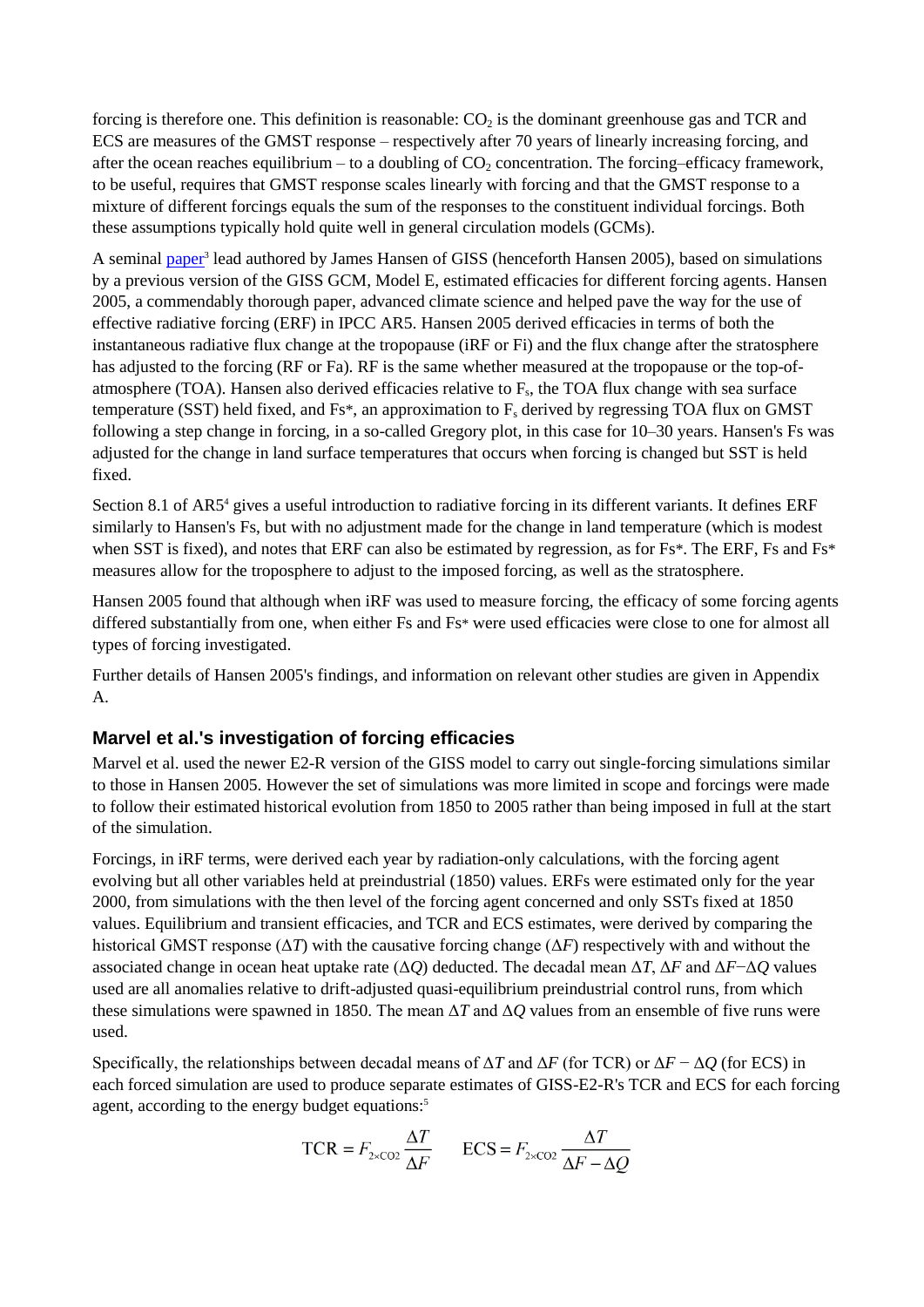where  $F_{2xCO2}$  is the forcing from a doubling of  $CO_2$  concentration. For ERF the ratios are simply quotients based on 1996–2005 values. For iRF, where values for all decades are available, the quotients that Marvel et al. use are the slopes of the best-fit lines when regressing Δ*T* using 1906–15 to 1996–2005 values. Marvel et al. calculate the transient (equilibrium) efficacy for each forcing as the ratio of the TCR (ECS) estimate it gives rise to divided by the actual,  $CO_2$  forced, values for GISS-E2-R, being 1.4°C for TCR and 2.3°C for ECS. Hansen 2005 instead derived transient efficacies (not equilibrium efficacies as stated by Marvel et al.) by directly comparing the  $\Delta T/\Delta F$  ratio for each forcing agent with that for CO<sub>2</sub>, in simulations with identical forcing time-profiles.

In the ECS energy budget equation, Δ*Q* should be the TOA radiative imbalance (Δ*N*); Marvel et al. use the rate of ocean heat uptake (OHU) as an approximation to Δ*N*.

Marvel et al. state that in these equations  $F_{2xCO2}$  is taken as having an iRF of 4.1 W/m<sup>2</sup>; the ERF value used is not stated. Having derived efficacies for individual forcing agents, they then use them to re-estimate climate sensitivity from observed historical warming, using data for three previous studies and arriving at higher estimates than in those studies.

Figure 1 reproduces Figure 1a of Marvel et al., which shows the relationship in GISS-E2-R between changes Δ*T* in simulated GMST and Δ*F* in forcing, for six individual forcing agents as they are estimated to have evolved since 1850 and for the Historical simulations (all-forcings together, 6 runs). The forcing agents are long-lived greenhouse gases (GHG), anthropogenic aerosols (AA), land-use changes (LU), ozone (Oz), solar (SI) and volcanoes (VI). The filled circles are with forcing measured by iRF, and show means for decades ending from 1906–15 to 1996–2005. The open circles are for 1996–2005 mean GMST changes with forcing measured by ERF in 2000; the  $\Delta T$  values are the same as for iRF.



Transient climate response

**Figure 1**: Reproduction of Figure 1a of Marvel et al.

Figure 2 reproduces Figure 1b of Marvel et al. It differs from Figure 1 only in that the *x*-axis shows Δ*F*−Δ*Q* rather than  $\Delta F$ , as here equilibrium rather than transient sensitivity (and hence efficacy) is being estimated.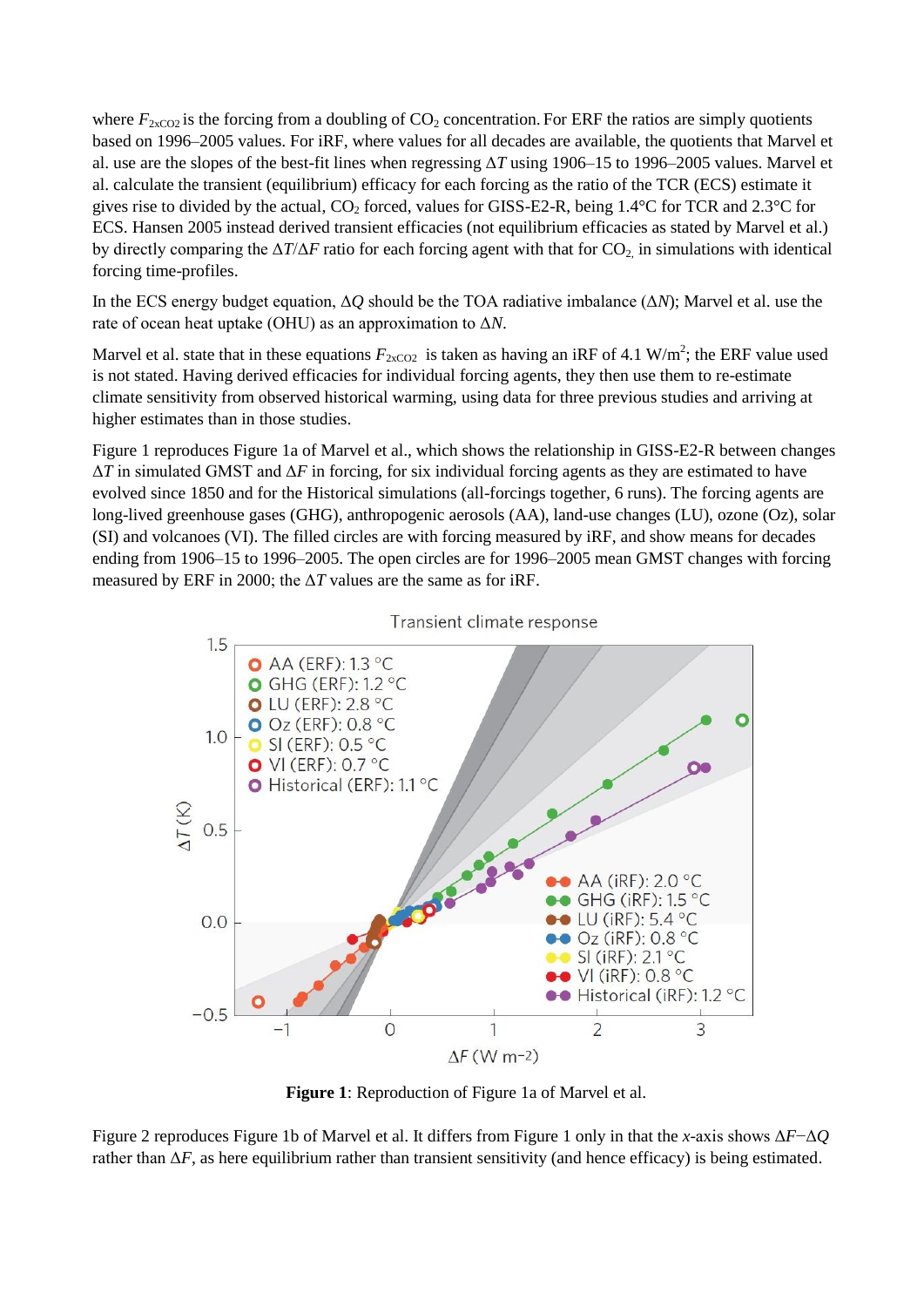

**Figure 2**: Reproduction of Figure 1b of Marvel et al.

### **Fundamental problems with Marvel et al.'s estimation of forcing efficacies, TCR and ECS**

There are at least six fundamental problems with Marvel et al. estimation methodology and its implementation, apart from the fact that the estimates relate to the behaviour of GISS-E2-R model, not the real world.

1. What is primarily relevant for observational estimates of climate sensitivity based on changes over the historical period is how much forcing and warming recent levels of different forcing agents generate in today's climate state, relative to the preindustrial (1850) state of affairs. By contrast, Marvel et al. estimate the forcing and resulting warming produced in the preindustrial climate system when it is altered in one respect only: the concentration of a single forcing agent. For non-GHG forcing agents, this leaves the climate in a near preindustrial, or colder climate state, not close to today's climate state. In GISS-E2-R these two situations can, at least for certain agents, give rise to very different levels of forcing, whether or not they do so in reality; it is unclear to what extent the GMST responses in the two cases will reflect their different measured forcings.

For example, in GISS-E2-R the 2000 level of anthropogenic aerosol loading produces direct aerosol TOA radiative forcing of  $-0.40$  W/m<sup>2</sup> in the 2000 climate, but zero forcing in the 1850 climate.<sup>6</sup> Also, ozone iRF forcing in GISS-E2-R differs when the climate state is allowed to evolve as in the all-forcings simulation: 0.28 W/m<sup>2</sup> in 2000 versus 0.45 W/m<sup>2</sup> per Marvel et al.'s value based on an approximately preindustrial climate state.<sup>21</sup> This shows that for some forcing agents Marvel et al.'s methodology does not correctly quantify forcing in GISS-E2-R for recent decades of the Historical simulation, making its related efficacy and sensitivity estimates very doubtful.

2. The energy budget equation for ECS actually estimates effective climate sensitivity for the timescale over which changes are measured, which only equals equilibrium climate sensitivity if feedbacks do not vary with time.<sup>7</sup> However, effective climate sensitivity in GISS-E2-R increases with time since the forcing was applied, as in many GCMs. Efficacy is defined as a forcing agent's effect on GMST relative to that of the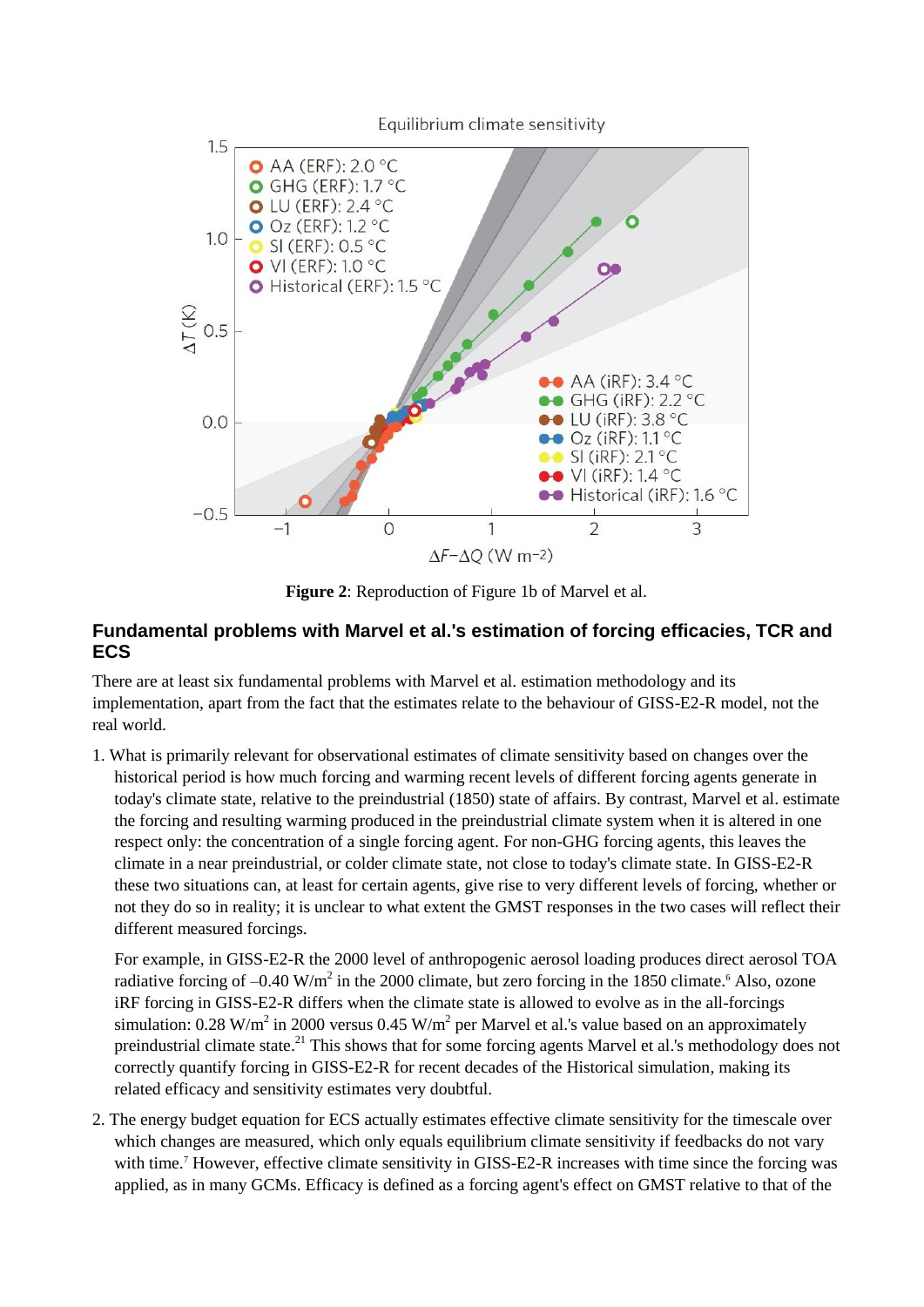same forcing from  $CO_2$ . That implies GISS-E2-R's effective climate sensitivity to  $CO_2$  forcing over a timescale equivalent to the historical evolution of the forcing concerned, not its equilibrium climate sensitivity, must be used when estimating equilibrium efficacy for a forcing agent, and as a comparator for the ECS estimate it generates.

The effective climate sensitivity of GISS-E2-R over such an equivalent timescale is only 1.9–2.0°C, well below its ECS of 2.3°C. <sup>8</sup> By using the model ECS value of 2.3°C rather than its effective sensitivity, the Marvel et al. method substantially underestimates equilibrium efficacies for all types of forcings considered. Applying the same methodology to  $CO<sub>2</sub>$  yields the absurd result that  $CO<sub>2</sub>$  has an efficacy of less than one when compared to its own performance.

- 3. It is doubtful whether Marvel et al. have used the correct GISS-E2-R  $F_{2xCO2}$  value for iRF and/or ERF calculations. Any error in the  $F_{2xCO2}$  value affects all estimated efficacies and sensitivities. See under the separate iRF and ERF estimates sections. Moreover, radiative transfer computation in GISS-E2 may be inaccurate; there is an unexplained discrepancy between its GHG forcing and that in ModelE, resulting in a GHG forcing level that is way out of line with IPCC estimates.<sup>9</sup>
- 4. Marvel et al.'s use of ocean heat rather than TOA radiative imbalance data, which it is difficult to see any valid reason for, biases down its estimates of equilibrium efficacies and of ECS for the various forcings. Non-ocean components of the TOA radiative imbalance, ignored in Marvel et al. but allowed for in the observational studies it criticises, appear to contribute ~14% of the total imbalance in GISS-E2-R, so the Δ*Q* values used should all be divided by ~0.86 to obtain Δ*N*. Doing so increases most of the equilibrium estimates, typically by 5–10%.<sup>10</sup>
- 5. The regression-with-intercept estimation method Marvel et al. use for iRF efficacies and sensitivities is inappropriate; and most of their estimates using ERF do not agree with the underlying data.
- 6. Although Marvel et al. states that forcings and temperatures from the single-forcing runs add linearly, and that their vector sum does not differ substantially from the historical values, this is only very approximately true, as shown by the gaps between the purple arrows and circles in Figure 3, a reproduction of Figure 1c of Marvel et al. The differences are ~10% for Δ*T* and iRF Δ*F* values per the data. For unknown reasons, both plotted iRF Δ*F* values are shifted by approaching 10% relative to the  $data.<sup>11</sup>$



**Figure 3**: Reproduction of Figure 1c of Marvel et al.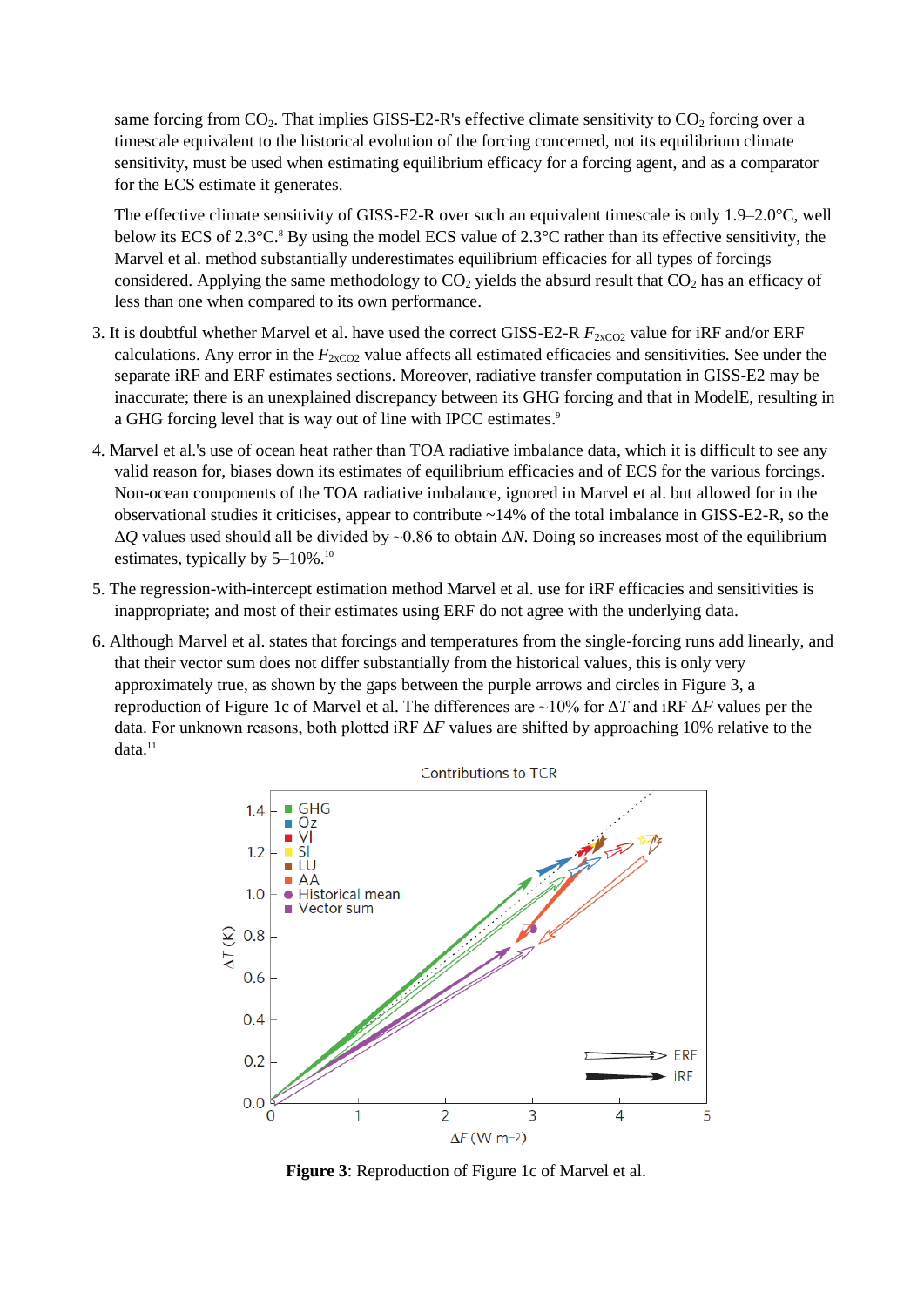As Figure 4 shows, the difference between Historical iRF and the sum of the six separate forcings closely matches, within  $0.02 \text{ W/m}^2$  in every year, SnowAlbedo\_BC iRF (understood to be included in the Historical simulations) minus LU iRF. So, the difference might conceivably be due to LU iRF being missing from the Historical iRF values. If so, that would depress the efficacy estimates for Historical iRF.



**Figure 4**: Differences hinting that LU iRF might be omitted from Historical forcing

## **Efficacy and sensitivity estimates based on iRF**

Marvel et al.'s findings using iRF are a) largely irrelevant; and b) use an inappropriate estimation method. They may also use the wrong value for  $F_{2xCO2}$ . The iRF data used is available [here.](http://data.giss.nasa.gov/modelforce/Fi_Miller_et_al14.txt)

The findings using iRF are largely irrelevant because iRF is little used in observational studies, which generally use ERF and/or RF values.<sup>12</sup> It is therefore of little significance what efficacy, TCR and ECS estimates based on iRF values are. Marvel et al. seem to think that the IPCC AR5 RF values are iRFs, supporting their assertion that there is some ambiguity in the IPCC AR5 forcing definitions by writing: 'For example, the best-estimate 1750–2011 iRF and ERF values given by the IPCC are identical, except for aerosols'. However, it is clear that the IPCC used RF, not iRF, values: there is no ambiguity on that point.<sup>13</sup> Hansen 2005 found that iRF was 56% higher than RF for ozone, 10% higher for  $CO<sub>2</sub>$ , and 5% higher for GHG and aerosols. Moreover, it is well known that, where they differ, ERF is a more appropriate measure than RF of the effect of forcings on GMST. <sup>14</sup> In particular, use of RF (or, a fortiori, iRF) for indirect aerosol forcing [giving RFaci] is inappropriate.<sup>15</sup> All three observational studies examined in Marvel et al. used ERF as a measure of aerosol forcing. Otto et al. and Lewis and Curry used ERF for non-aerosol forcings as well. None of the studies appear to have used iRF for any forcing.

The regression-with-intercept method used by Marvel et al. to estimate iRF efficacies and sensitivities is inappropriate since, although in all the simulations Δ*T*, Δ*F* and Δ*Q* each started at zero in 1850, in several cases the best-fit lines do not pass through or near the origin, implying that a zero forcing causes a material GMST change. That is unphysical. When either the ratio of changes since preindustrial in GMST and iRF are used instead of regression, as for ERF, or the regression best-fit lines are required to pass through the origin, substantially different iRF efficacy estimates are obtained for the forcings for land-use change, ozone, solar and volcanoes. 16

The measure of  $F_{2xCO2}$  used by Marvel et al. for iRF, stated to be the model iRF value for  $CO_2$  doubling, appears instead to be the RF value in the GISS-E2-R model. Marvel et al. cites Hansen 2005 in support, but that gives values for the earlier GISS ModelE. Moreover, Hansen 2005 shows that in that model the iRF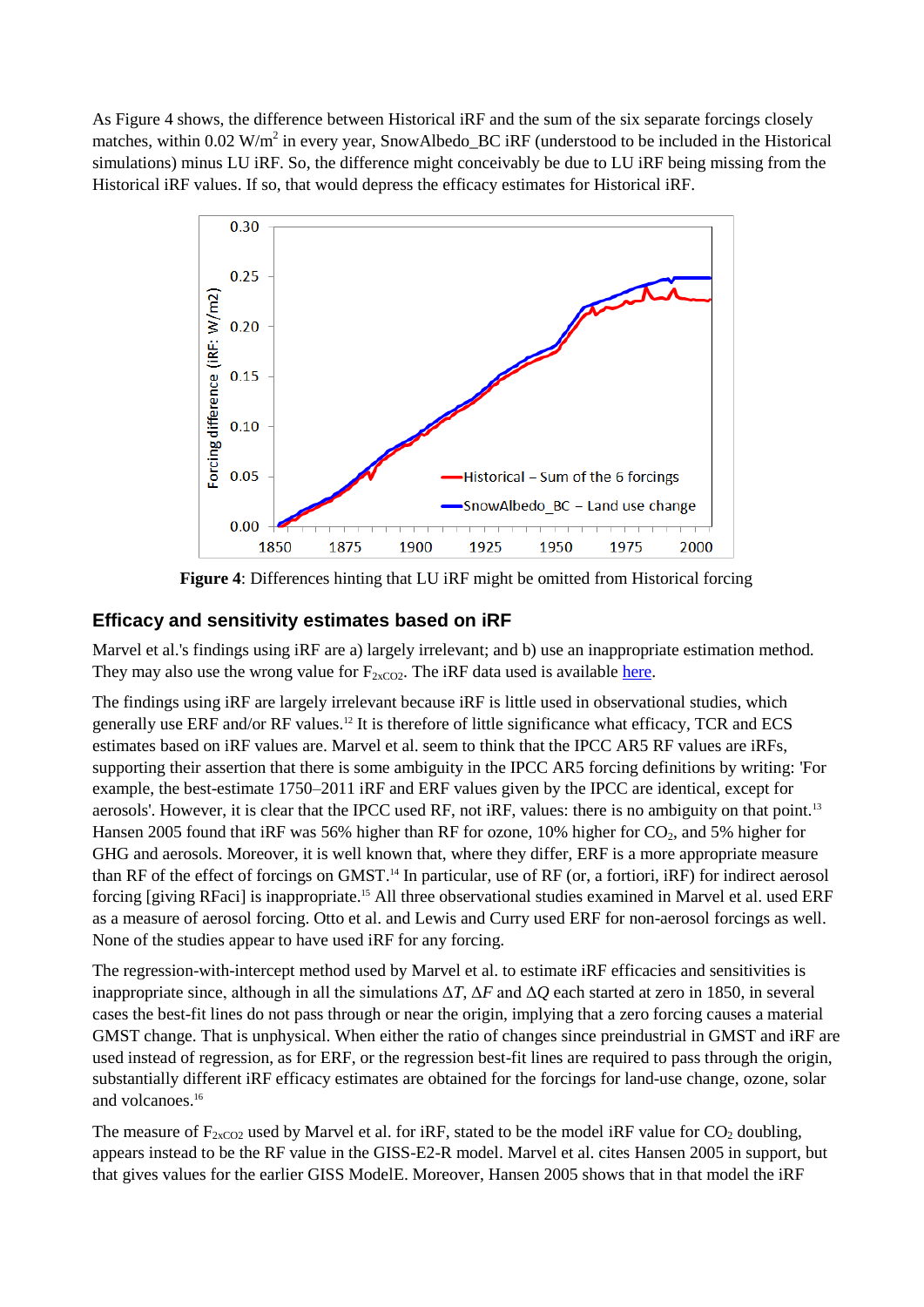value was 10% higher, at 4.52 W/m<sup>2</sup>, than the RF value of 4.12 W/m<sup>2</sup>. The RF for doubled CO2 in the GISS E2 models is 4.1 W/m<sup>2</sup>;<sup>17</sup> I cannot find a published iRF value. If  $F_{2xCO2}$  is 10% higher in iRF than in RF terms in GISS ModelE2, as it was in GISS ModelE, then all Marvel et al.'s iRF efficacy, TCR and ECS estimates should be 10% higher.

In passing, I note that in Marvel et al.'s Figure 1 the iRF for volcanoes appears to have been shifted by +0.29  $W/m<sup>2</sup>$  relative to the data. No mention of this adjustment is made; the reason for it is unknown. It is unclear if it affects other results in Marvel et al.

# **Efficacy and sensitivity estimates based on ERF**

All the ERF efficacy, TCR and ECS estimates depend on the ERF value for  $F_{2xCO2}$  in GISS-E2-R. Marvel et al. do not state this value and I cannot find a published value. However, giving a single set of TCR and ECS isolines for iRF and ERF in their Figure 1 implies that the same  $F_{2xCO2}$  value is used for both. I have therefore assumed that  $F_{2xCO2}$  for ERF in Marvel et al. is the same as it is for iRF, at 4.1 W/m<sup>2</sup>. However, it is arguable that the correct value is more probably  $\sim 4.5 \text{ W/m}^2$ .<sup>18</sup> If that is the case, all the ERF efficacy, TCR and ECS estimates should be 10% higher.

Tables 1 and 2 reproduce respectively the mean transient and equilibrium ERF efficacies stated in Table 1 of the Marvel et al. Supplementary Information (SI), along with the values I calculate from their 1996–2005 [GMST data,](http://data.giss.nasa.gov/modelforce/tas.Marvel_etal2015.csv) averaged [ERF data](http://data.giss.nasa.gov/modelforce/Fs_Miller_et_al14.txt) for 2000 and [ocean heat uptake data](http://data.giss.nasa.gov/modelforce/ohc.Marvel_etal2015.csv) (taking the trend over 1996–2005), and alternatively by accurately digitising ERF Δ*F* and Δ*F*−Δ*Q* values in Marvel et al. Figure 1. <sup>19</sup> I also show the effect of revising the ERF  $F_{2xCO2}$  value from 4.1 to 4.5 W/m<sup>2</sup>. For transient ERF efficacies, the relevant values from Hansen 2005 are shown for comparison. In the final row, iRF efficacies are shown to highlight where differences between ERF and iRF measures arise; a zero-intercept has been imposed when deriving the regression slopes, but no change made to Marvel et al.'s  $iRF F_{2xCO2}$  value.

| Forcing agent/Source<br>of efficacy estimates    | Aerosol<br>AA | Greenhouse<br>gases GHG | Land-use<br>change LU | Ozone<br>Oz | Solar<br>SI | <b>Volcanoes</b><br>VI | Historical |
|--------------------------------------------------|---------------|-------------------------|-----------------------|-------------|-------------|------------------------|------------|
| Fig.1a $\Delta F$                                | 0.97          | 0.95                    | 2.23                  | 0.62        | 0.42        | 0.53                   | 0.84       |
| <b>SI</b> Table 1                                | 0.83          | Not given               | 1.81                  | 0.53        | 0.35        | 0.45                   | 0.71       |
| Data: unadjusted                                 | 0.97          | 0.95                    | 2.61                  | 0.69        | 0.37        | 0.58                   | 0.87       |
| Data: ERF $F_{2xCO2}$ revised                    | 1.06          | 1.04                    | 2.86                  | 0.76        | 0.41        | 0.64                   | 0.95       |
| Per Hansen 2005: $E_s$                           | 0.99          | 1.02                    | 1.03                  | 0.90        | 0.95        | 0.88                   | 0.99       |
| $iRF$ : unadjusted data,<br>zero-intercept slope | 1.40          | 1.04                    | 1.03                  | 0.70        | 1.82        | 0.31                   | 0.92       |

#### **Table 1 Transient efficacies per Marvel et al and other sources**

For equilibrium efficacies, I show estimates both from the raw data (save for iRF), and with the ocean heat uptake Δ*Q* divided by 0.86 to estimate the full TOA imbalance Δ*N* and the GISS-E2-R equilibrium climate sensitivity of 2.3°C replaced by its effective climate sensitivity, taken as 2.0°C. Both these adjustments are necessary in order to estimate the efficacies fairly.

None of the transient efficacies given in Table 1 of the Marvel et al. SI agree to those I calculate from the data: most are 15–30% lower. Nor do any of the equilibrium efficacies agree, but the sign of the difference varies.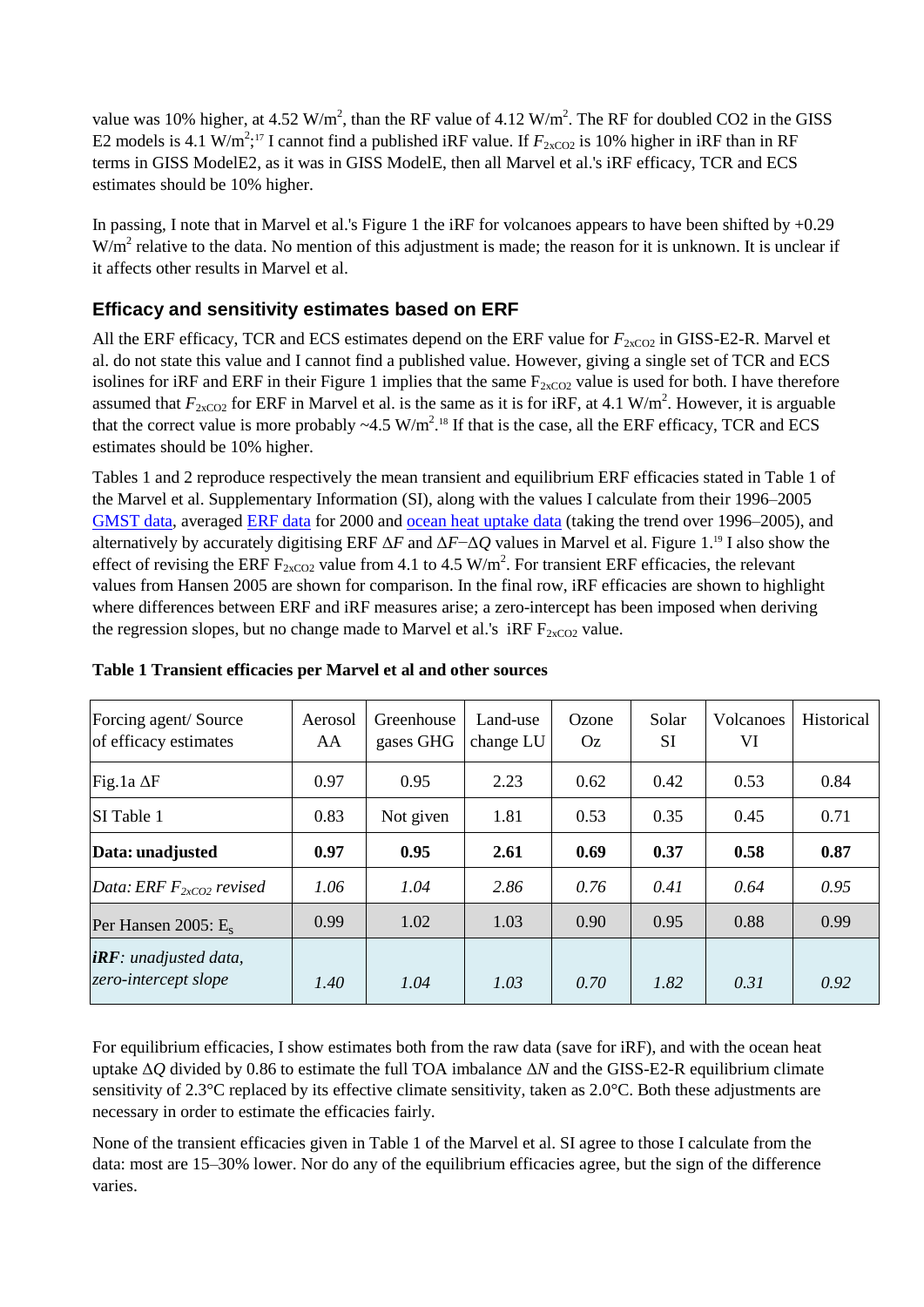| Forcing agent/Source<br>of efficacy estimates                                          | Aerosol<br>AA | Greenhouse<br>gases GHG | Land-use<br>change LU | Ozone<br>Oz. | Solar<br><b>SI</b> | <b>Volcanoes</b><br>VI | Historical |
|----------------------------------------------------------------------------------------|---------------|-------------------------|-----------------------|--------------|--------------------|------------------------|------------|
| Fig.1b $\Delta$ F- $\Delta$ Q                                                          | 0.93          | 0.83                    | 1.11                  | 0.56         |                    | 0.48                   | 0.71       |
| SI Table 1                                                                             | 0.93          | Not given               | 0.11<br>0.56          |              | 0.26<br>0.47       |                        | 0.71       |
| Data: unadjusted                                                                       | 0.91          | 0.83                    | 1.32                  | 0.63         | 0.23               | 0.57                   | 0.75       |
| Data: $\Delta Q/0.86$ ; E <sub>ff</sub> CS 2.0°                                        | 1.14          | 1.02                    | 1.48                  | 0.80         | 0.27               | 0.73                   | 0.92       |
| Data: $F_{2xCO2}$ also revised                                                         | 1.25          | 1.12                    | 1.62                  | 0.87         | 0.30               | 0.80                   | 1.01       |
| <b><i>iRF</i></b> : $\Delta Q/0.86$ ; $E_{\text{ff}}$ CS 2.0°,<br>zero-intercept slope | 2.43          | 1.20                    | 0.80                  | 0.68         | 1.30               | 0.15                   | 0.99       |

**Table 2 Equilibrium efficacies per Marvel et al and other sources**

There are also multiple discrepancies between the ERF-based ECS estimates stated in Marvel et al. Figure 1 and those I calculate from the data, and in the ratios of efficacy to TCR and ECS estimates (which are independent of the  $F_{2xCO2}$  value). See Appendix B for details.

## **Single forcing efficacy estimates that may markedly affect observational estimation of TCR and ECS**

Marvel et al. state that the GISS ModelE2 is more sensitive to  $CO<sub>2</sub>$  alone than it is to the sum of the forcings that were important over the past century, attributing this largely to the low efficacy of ozone and volcanic forcings and the high efficacy of aerosol and LU forcing.

I have already highlighted the fact that transient efficacy for aerosol forcing is almost identical to that for  $CO<sub>2</sub>$  when using, as in the observational studies, an ERF basis. Nor is its equilibrium ERF efficacy high.

It is well known that volcanic forcing appears to have an efficacy materially below one, at least when used in simple climate models: see the discussion in Lewis and Curry 2014.<sup>20</sup> But volcanic forcing barely changed between the base and final periods used in the observational studies critiqued by Marvel et al., so its efficacy is almost irrelevant to assessing them. However, in GISS-E2-R the strongly positive volcanic ERF in 1996– 2005 (45 times its iRF) means that its low ERF efficacy estimate does depress efficacy and sensitivity estimates from the sum-of-six-forcings data.

Ozone forcing estimated efficacy depends on how its forcing is measured. Ozone efficacy is greater than one if the GISS-E2 ozone forcing values in Shindell et al.  $(2013)^{21}$  are used instead of Marvel et al.'s.

It appears that the very high (although not statistically significant) best estimates for LU efficacy are affected by an outlier, possibly rogue, simulation run. As Figure 5 shows, run 1 produced a far higher GMST response from the middle of the 20th century on. One might expect this if simulated irrigation effects were included, but they should not have been. The difference from the ensemble mean is over four times as large as for any of the other 35 simulation runs.<sup>22</sup> The LU efficacies estimates are greatly reduced if run 1 is excluded. Moreover, AR5's conclusion about the effects of land-use change imply a median estimate for LU efficacy of zero. 23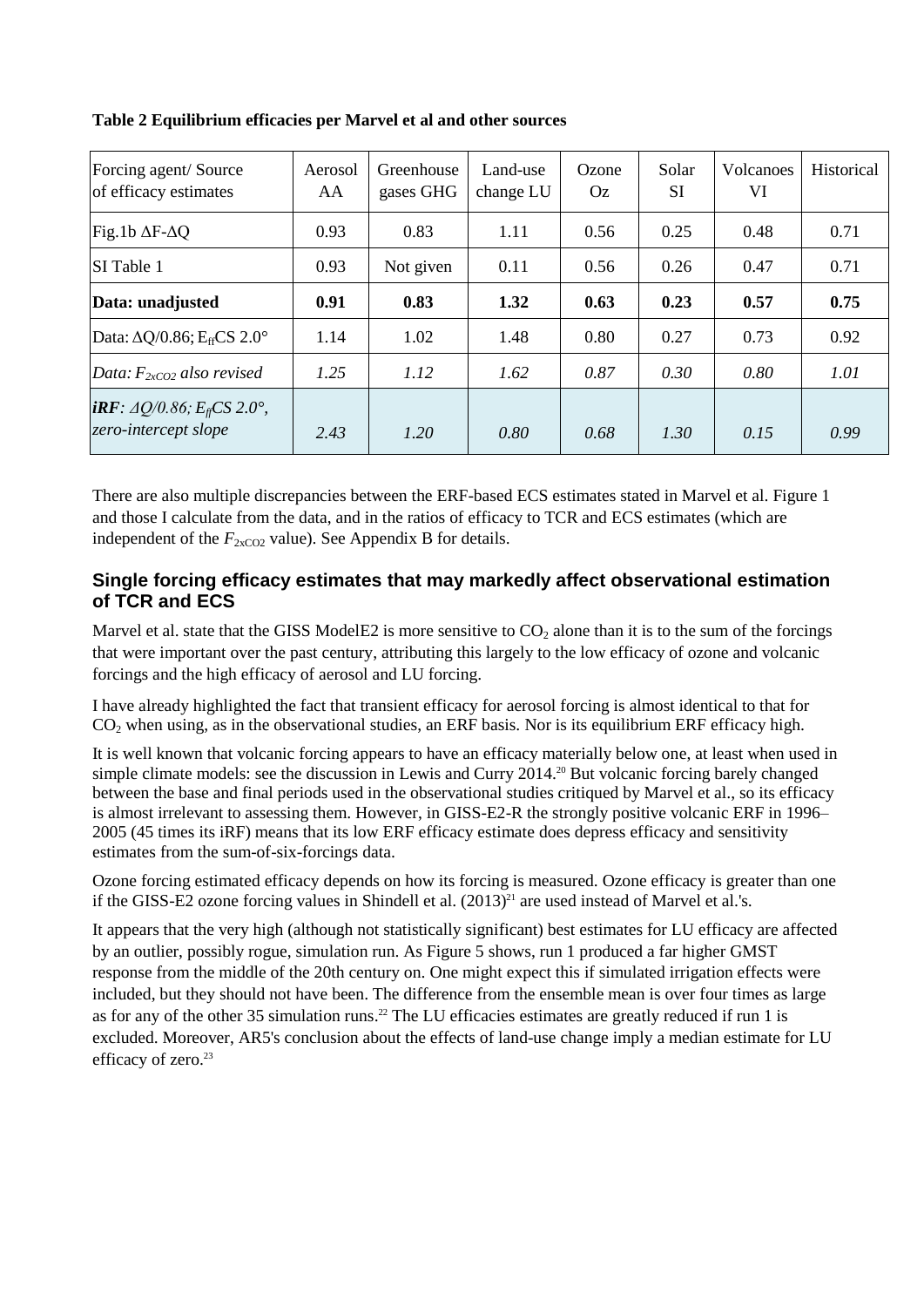

**Figure 5**: GMST responses to land-use change (LU) single-forcing runs

Although Marvel et al. do not mention the very low efficacy of solar forcing in their simulations, this appears to have more effect on ERF efficacy for the sum of forcings over the historical period than does low volcanic efficacy. The efficacy of solar iRF in four non-GISS CMIP5 models has been found to be much higher than in Marvel et al.'s simulations, varying between 0.72 and 0.85.<sup>24</sup>

### **Efficacy estimates from the Historical simulation**

This is the most relevant case for comparison with observational estimates, as the effect of individual forcings cannot be observed in the latter. Comparisons based on iRF data are not very relevant since observational studies do not normally use iRF. The ERF data is in principle relevant, but some of the GISS-E2-R values are difficult to believe. The GHG ERF forcing change from 1850 to 2000 is 47% higher than the corresponding change per the best estimate in AR5.<sup>25</sup> After allowing for  $F_{2xCO2}$  being 4.1 W/m<sup>2</sup> for ERF in GISS-E2-R rather than 3.71 W/m<sup>2</sup> in AR5, 1850–2000 GHG ERF forcing is 33% higher relative to  $F_{2xCO2}$  in GISS-E2-R than per AR5, despite  $CO_2$  forcing making up more than half of GHG forcing (per AR5).

This extraordinarily large difference suggests both that  $F_{2xCO2}$  using ERF is well above 4.1 W/m2 in GISS-E2-R, and that in that model non-CO<sub>2</sub> GHGs produce a far higher ERF relative to  $CO_2$  than per AR5 estimates. Using a regression-based ERF  $F_{2xCO2}$  of 4.5 W/m<sup>2</sup>,<sup>19</sup> TCR estimated using the Historical simulations ERF data is 1.33°C, only 5% below GISS-E2-R's TCR of 1.4°C. And with Δ*Q* divided by 0.86 to better approximate Δ*N*, the ECS estimate is 2.02°C, in line with GISS-E2-R's effective climate sensitivity of 1.9–2.0°C. These comparisons shows the efficacy of Historical ERF to be very close to one. Interestingly, the same is true when Historical iRF is used, provided that the iRF  $F_{2xCO2}$  that Hansen 2005 found for ModelE, of 4.52  $W/m^2$ , is used. In the latter case, it becomes very clear that the outlier is the WMGHG response, which has an inexplicably high efficacy. When zero-intercept regressions are used for estimation, the transient efficacy of Historical iRF is then 1.02, and the equilibrium efficacy is also 1.02 (1.09 with Δ*Q* divided by 0.86), based on an effective climate sensitivity of 2.0°C for the model.

## **Marvel et al.'s critique of observational TCR and ECS estimates from particular studies**

Marvel et al. calculate TCR and ECS estimates using forcing values from Shindell 2014, Otto et al. 2013 and Lewis and Curry 2014, both with and without adjusting the efficacies of each constituent individual forcing estimate used by each. This is a pointless exercise for iRF efficacies, since none of the studies use iRF values. And it is misleading for ERF, given that several of the single forcing efficacy estimates seem very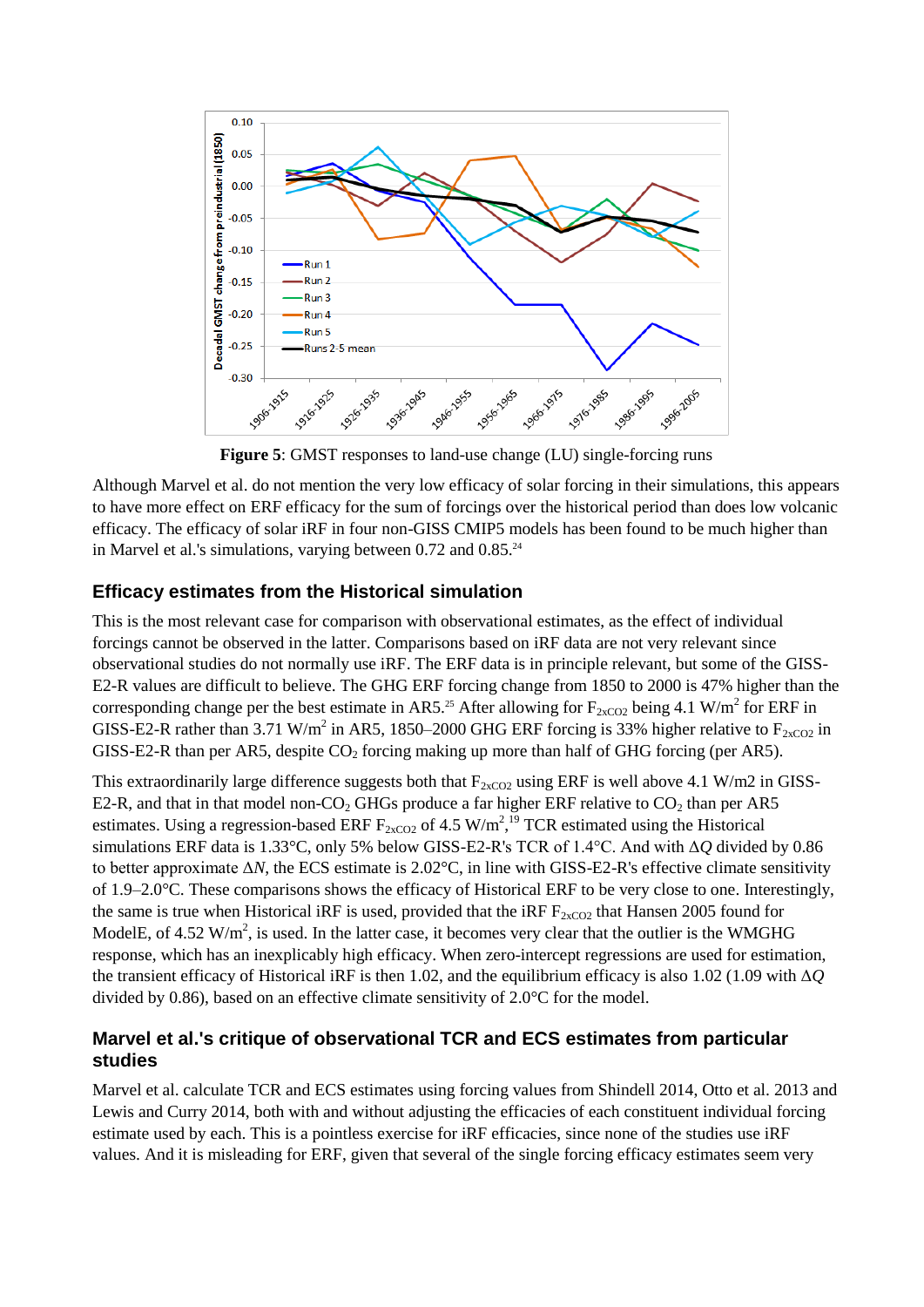questionable. Moreover, many of the calculated TCR and ECS best estimates (medians) in their SI Table 3 do not agree to the data from their SI Tables 1 and 2.<sup>26</sup>

It is also the case that even had Marvel et al.'s efficacy estimates and calculations been valid, they would have had no material implications for the Otto et al 2013 TCR and ECR estimates. That is because the underlying forcing estimates used in that study already reflect efficacies, contrary to what Marvel et al. imply.

Estimates based on recent observations can only be of effective, not equilibrium, climate sensitivity, since the climate system has not reached equilibrium. It is unknown whether the two values differ to any extent in the real world. They do so in many coupled GCMs; in GISS-E2-R the effective climate sensitivity relevant to Historical forcing is ~85% of the equilibrium value. But this has nothing whatsoever to do with forcing efficacies.

## **Conclusions**

I have highlighted many serious problems with the Marvel et al. study. Because of them, its results would be of little or no relevance to observational estimation of TCR and ECS even if the real climate system responded to forcings similarly to GISS-E2-R. Using better justified estimation methods, and the GISS-E2-R effective rather than equilibrium climate sensitivity, the Historical iRF and ERF data are both found to produce efficacies within ~10% of unity, both using Marvel et al.'s estimates of the forcing from a doubling of CO<sup>2</sup> and with them adjusted up. Marvel et al.'s claim to have shown that TCR and ECS estimated from recent observations will be biased low is wrong. Their study lacks credibility.

## **Appendix A: Further information about Hansen 2005 and other efficacy-related studies**

Figure A1, which reproduces Figure 25(b) of Hansen 2005, summarizes its findings for Fs. The unmarked purple range with a best estimate (open circle) of 0.9 is for ozone. When aerosol indirect effects on cloud cover were included, tropospheric (anthropogenic) aerosol efficacy reduced from 1.14 to 0.99. These efficacy estimates take into account that some forcings (e.g. aerosols, ozone and land-use change) are spatially inhomogeneous. The efficacies relate to the response 100 years after a forcing was applied. This is a longer timescale than for TCR, where the weighted mean time from forcing being imposed to measuring the response is 35 years, but it is much too short to approximate the equilibrium response.



**Figure A1**. Reproduction of Fig. 25(b) Hansen et al (2005): Forcing efficacy relative to  $F_s$  (~ERF)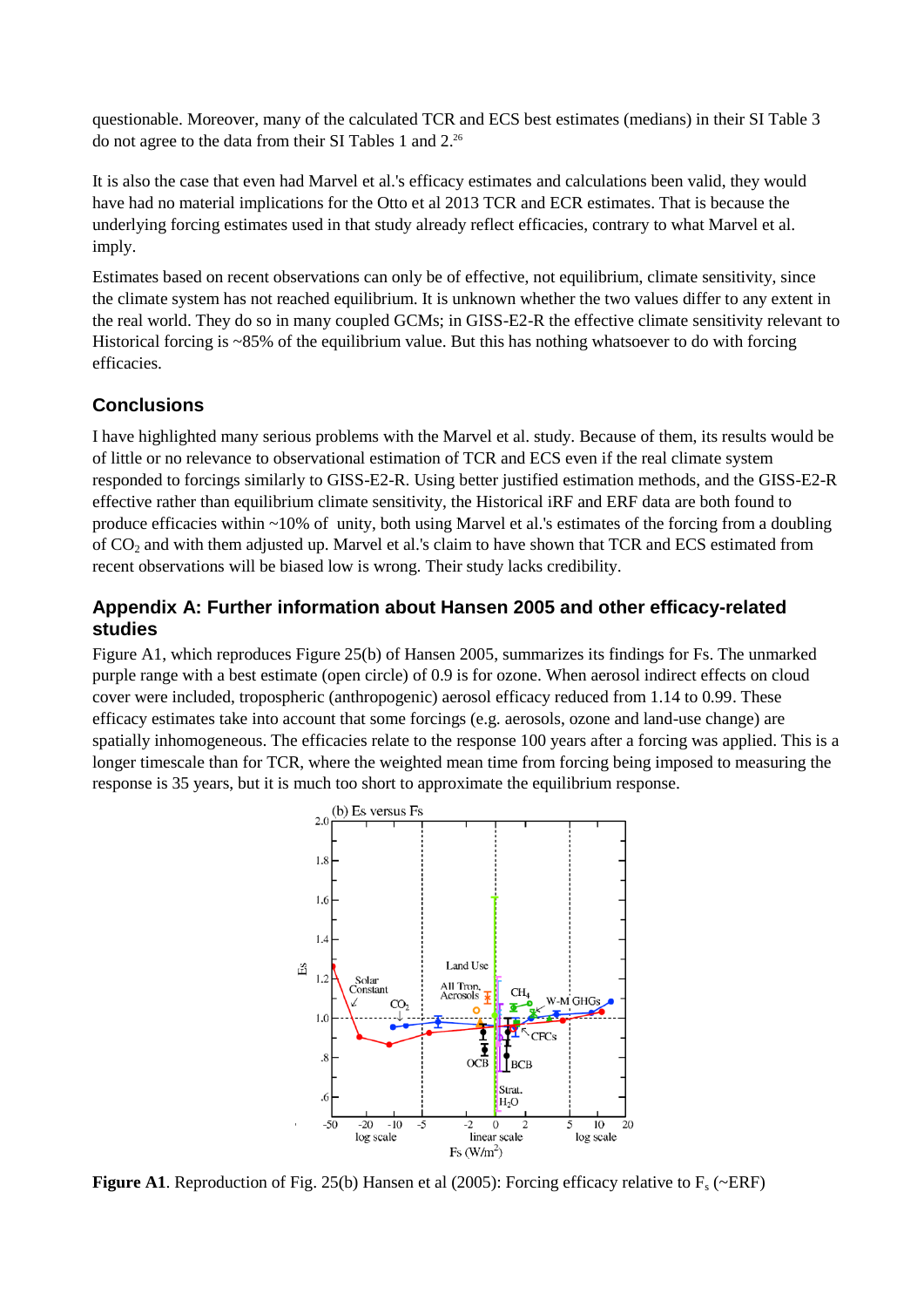Hansen 2005 also estimated the efficacy for the sum of all the simulated transient responses to individual historical forcing changes, and for the transient response to all these forcings being applied at once. Using Fs, both efficacies were almost exactly one. This suggests that the transient responses to differing types of forcing are very comparable when forcing is taken as Fs. Hansen 2005 concluded that, at least for climate forcing agents over the historical period, Fs was a good measure of the effective forcing (the product of a forcing, however defined, and the efficacy taken relative thereto), notwithstanding that some forcings had different spatial distributions from others. However, the effect of soot (black carbon) deposited on snow and ice (SnowAlbedo\_BC) was poorly constrained.

Another 2005 study,<sup>27</sup> which used a different model, also found that all efficacies were largely independent of the type of forcing, provided its measure accounted for tropospheric as well as stratospheric adjustment. Although the Hansen 2005 results were based on the behaviour of a single GCM, they were generally supported in AR5, which concluded that ERF is a better measure than RF of the eventual GMST response, especially for aerosols, although in most cases the difference was small. SnowAlbedo\_BC forcing was, exceptionally, estimated to cause a two to four times larger GMST change relative to its RF than does  $CO<sub>2</sub>$ .

Subsequent to AR5, another NASA GISS scientist, Drew Shindell, published a study (Shindell 2014)<sup>28</sup> claiming that the transient response to spatially inhomogeneous forcings was significantly greater than that to GHGs, with the consequence that estimates of TCR based on comparing GMST and total forcing changes since circa 1850 were biased down. The dominant spatially inhomogeneous forcing is that from aerosols, but ozone and, to a minor extent, land-use change also contribute. Shindell's study was based on comparing historical simulations with all forcings, GHG-only and natural-only forcings included. This is a less clean approach than using single-forcing simulations. It requires making various difficult-to-assess assumptions and adjustments, and magnifies the noise from model internal variability.

I find Shindell's results difficult to reconcile with the observed evolution of hemispherical and tropical temperatures relative to GMST over the historical period. Moreover, they are contradicted not only by Hansen's 2005 study, but also (in respect of aerosols) by the only other relevant published single forcing simulation based study<sup>29</sup> that I know of apart from Marvel et al. I am also aware of as yet unpublished work using another, state-of-the-art, GCM that likewise shows no evidence of a greater transient response to aerosol forcing than to  $CO<sub>2</sub>$ .

For completeness, I will add that following Shindell's study, Kummer and Dessler published a paper<sup>30</sup> applying Shindell's finding, that the efficacy of aerosol and ozone forcing was about 1.5, to the estimation of ECS, thereby obtaining a central value for ECS of over 3°C. Clearly, if Shindell's findings are invalid, so are Kummer and Dessler's.

# **Appendix B: Discussion of discrepancies in Marvel et al.'s ERF based TCR and ECS estimates**

Marvel et al. state, in their Figure 1 legends, TCR and ECS estimates for GISS-E2-R implied for ERF basis forcings by the Δ*T* and Δ*F*−Δ*Q* values. The ECS values should be compared with the model's effective climate sensitivity of 1.9–2.0°C. A comparison of the stated values with those calculated from the Δ*T*, Δ*F* and Δ*Q* data and from digitised values for Δ*F*−Δ*Q* is given in Table 3. Marvel et al.'s values almost all disagree, by varying ratios, with either of those I calculate. The last row of each section of Table 3 shows what the TCR and ECS estimates calculated from data revised as indicated would be.

Whatever the ERF  $F_{2xCO2}$  value used in Marvel et al. is, for every forcing agent the ratio of the ERF-based TCR stated in its Figure 1a to the ERF transient efficacy given in its SI Table 1 should equal the GISS-E2-R TCR of 1.4°C, and the ratio of the ERF ECS stated in their Figure 1b to the ERF equilibrium efficacy given in their SI Table 1 should equal the GISS-E2-R ECS of 2.3°C. However, save for solar forcing, the ratios calculated from the data imply a model TCR of  $1.51-1.57^{\circ}$ C, ~10% higher than its  $1.4^{\circ}$ C TCR. For ECS,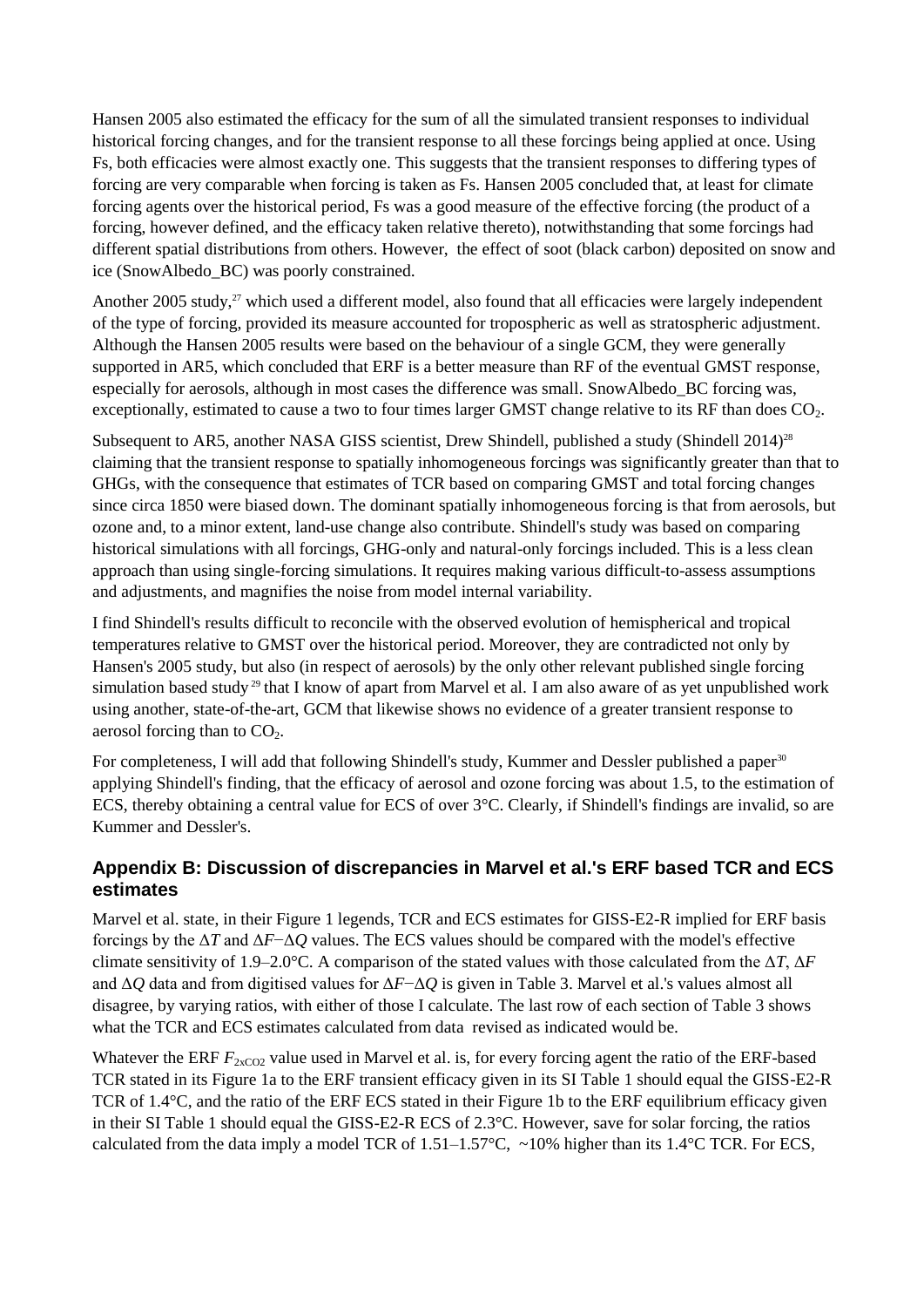omitting the obviously incorrect LU efficacy, all the ratios imply model ECS values in the range 2.11– 2.15°C, nearly 10% lower than its 2.3°C ECS, again save for solar, which is further adrift.

| Forcing agent/ Type $\&$<br>source of sensitivity | Aerosol<br>AA | Greenhouse<br>gases GHG | Land-use<br>change LU | Ozone<br><b>Oz</b> | Solar<br>SI | <b>Volcanoes</b><br>VI | Historical |
|---------------------------------------------------|---------------|-------------------------|-----------------------|--------------------|-------------|------------------------|------------|
| TCR: per Fig.1a $\Delta F$                        | 1.36          | 1.32                    | 3.13                  | 0.88               | 0.58        | 0.75                   | 1.17       |
| TCR: stated in Fig.1a                             | 1.3           | 1.2                     | 2.8                   | 0.8                | 0.5         | 0.7                    | 1.1        |
| <b>TCR: on unadjusted data</b>                    | 1.35          | 1.33                    | 3.65                  | 0.97               | 0.52        | 0.82                   | 1.21       |
| With $F_{2xCO2}$ revised                          | 1.49          | 1.46                    | 4.00                  | 1.06               | 0.57        | 0.90                   | 1.33       |
| ECS: per Fig. 1b $\Delta F - \Delta Q$            | 2.14          | 1.90                    | 2.54                  | 1.28               | 0.58        | 1.12                   | 1.64       |
| ECS: stated in Fig.1b                             | 2.0           | 1.7                     | 2.4                   | 1.2                | 0.5         | 1.0                    | 1.5        |
| <b>ECS:</b> on unadjusted data                    | 2.08          | 1.90                    | 3.04                  | 1.46               | 0.54        | 1.32                   | 1.72       |
| $\Delta Q/0.86$ ; $F_{2xCO2}$ revised             | 2.50          | 2.25                    | 3.25                  | 1.75               | 0.60        | 1.61                   | 2.02       |

**Table 3: Marvel et al.'s ERF-based TCR and ECS estimates and recalculated equivalents**

#### 8 January 2016

<sup>4</sup> Chapter 8 of AR5 is available [here.](http://www.climatechange2013.org/images/report/WG1AR5_Chapter08_FINAL.pdf)

<sup>9</sup> Miller et al. 2014 noted a 15% increase in GHG forcing in GISS ModelE2 compared to the CMIP3 version ModelE, despite their forcing (RF) for a doubling of  $CO<sub>2</sub>$  being nearly identical, but were unable to identify the cause.

 $\overline{a}$ 1 Kate Marvel, Gavin A. Schmidt, Ron L. Miller and Larissa S. Nazarenko, et al.: Implications for climate sensitivity from the response to individual forcings. Nature Climate Change DOI: 10.1038/NCLIMATE2888. The paper is paywalled, but the **Supplementary Information** (SI) is not.

<sup>2</sup> The Historical simulations have an average temperature anomaly of 0.84°C for 1996–2005 relative to 1850, whereas HadCRUT4v4 shows an increase of 0.73°C from 1850–1859 to 1996–2005, and Figure 7 of Miller et al. 2014 shows consistently greater warming for GISS-E2-R than per GISTEMP since 2000. The same simulations show average ocean heat uptake of 0.84 W/m<sup>2</sup> over 1996–2005 (mean slope estimate), compared to 0.40 W/m<sup>2</sup> using AR5 Box 3.1, Figure 1 data, or  $0.67 \text{ W/m}^2$  using NOAA (Levitus et al. 2012) data.

<sup>&</sup>lt;sup>3</sup> Hansen J et al (2005) Efficacy of climate forcings. J Geophys Res, 110: D18104, doi:101029/2005JD005776

<sup>&</sup>lt;sup>5</sup> See Section 10.8.1 in [Chapter 10](http://www.climatechange2013.org/images/report/WG1AR5_Chapter10_FINAL.pdf) of AR5 for a discussion of the use of these equations in estimating TCR and ECS.

<sup>&</sup>lt;sup>6</sup> Miller, R. L. et al. CMIP5 historical simulations (1850\_2012) with GISS ModelE2. J. Adv. Model. Earth Syst. 6, 441\_477 (2014).

 $7$  Or with climate state, but feedbacks vary little with climate state, within limits, in most GCMs.

<sup>8</sup> I estimate GISS-E2-R's effective climate sensitivity applicable to the historical period as  $1.9^{\circ}$ C and its ERF  $F_{2xCO2}$  as 4.5 Wm<sup>-2</sup>, implying a climate feedback parameter of 2.37 Wm<sup>-2</sup> K<sup>-1</sup>, based on a standard Gregory plot regression of  $(\Delta F - \Delta N)$  on  $\Delta T$  for 35 years following an abrupt quadrupling of CO<sub>2</sub> concentration. The efficacy-weighted mean period from the imposition of incremental forcing to the end of the historical period is of this order. I also estimate the model's effective climate sensitivity, as 2.0°C, from regressing the same variables over the first 100 years of its 1% p.a.  $CO_2$  increase simulation; this estimate is little affected by  $F_{2xCO2}$  value.

<sup>&</sup>lt;sup>10</sup> The 0.86 divisor comes from the coefficient on the integral of TOA imbalance anomaly Δ*N* when regressing the ocean heat content (OHC) anomaly against both that integral and time, thus isolating any fixed offset between Δ*Q* and Δ*N* that may exist.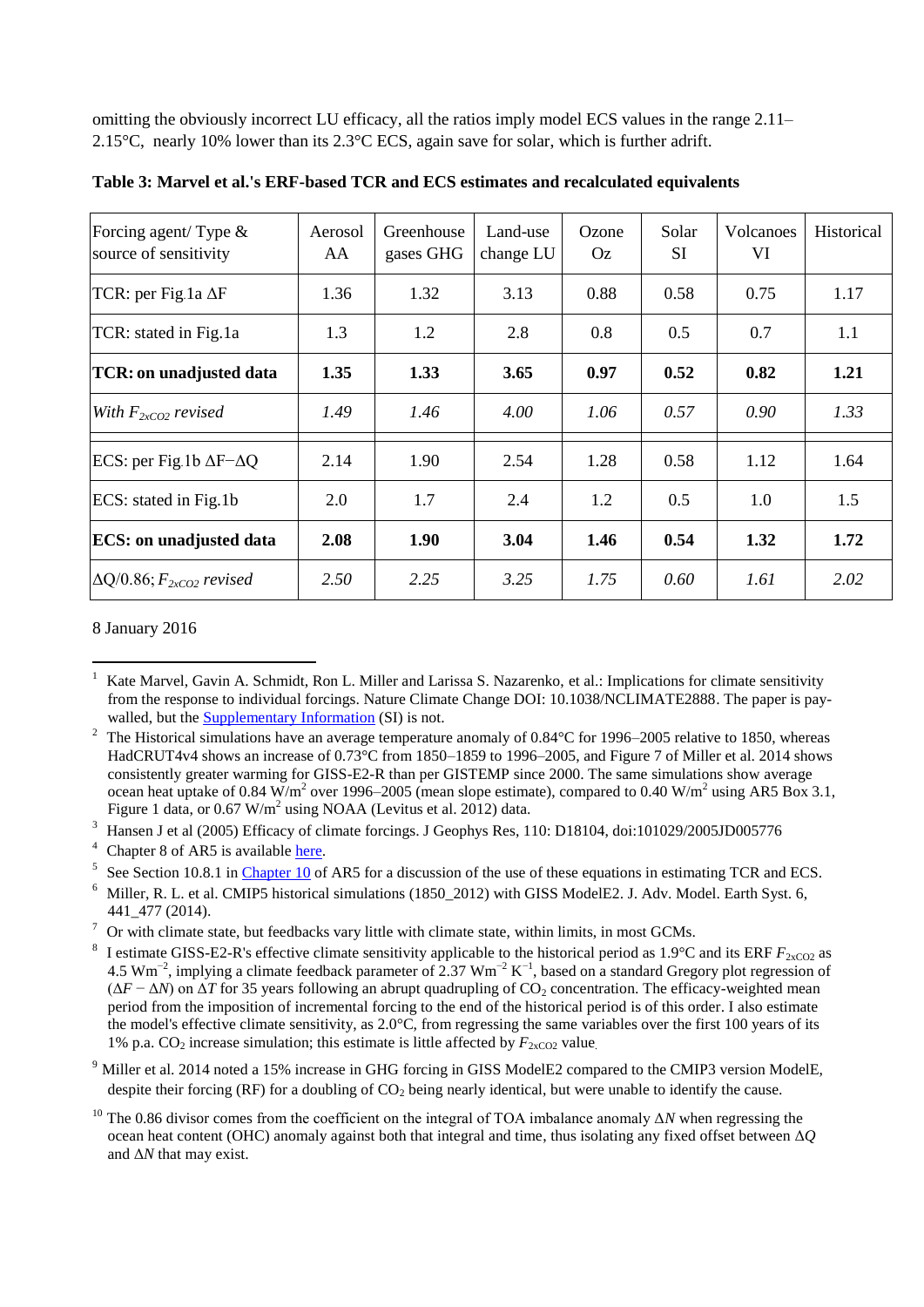<sup>11</sup> The 1996-2005 Δ*T* for the sum of the six single-forcing cases is 0.76°C, compared to 0.84°C for Historical (all forcings). For iRF, the corresponding  $\Delta F$  values from the archived data are 2.53 W/m<sup>2</sup> and 2.75 W/m<sup>2</sup>. However, the values plotted are 2.74 W/m<sup>2</sup> and 3.05 W/m<sup>2</sup> respectively. For ERF, the sum-of single forcings and the Historical forcing  $\Delta F$  values from the data are respectively 2.99 W/m<sup>2</sup> and 2.84 W/m<sup>2</sup>, but the values plotted in Figure 1c are 3.03  $\text{W/m}^2$  and 2.93  $\text{W/m}^2$ .

1

- <sup>12</sup> Otto et al. used regression-based estimates of ERF in multiple CMIP5 models. Lewis and Curry used estimates from Table AII.1.2 of AR5, which are stated to be ERFs but in most cases (aerosol forcing being the most notable exception) assessed to be the same as their RFs.
- <sup>13</sup> The AR5 Glossary (Annex III) states: "The traditional radiative forcing is computed with all tropospheric properties held fixed at their unperturbed values, and after allowing for stratospheric temperatures, if perturbed, to readjust to radiative-dynamical equilibrium. Radiative forcing is called instantaneous if no change in stratospheric temperature is accounted for.'' And early in Chapter 8 it says: ''RF is hereafter taken to mean the stratospherically adjusted RF.''
- <sup>14</sup> However, Hansen 2005 found that only in the cases of aerosol and BCsnow forcing was there a major difference between RF and ERF. AR5, after surveying a wider range of evidence, reached similar conclusions, and accordingly in other cases estimated ERF to be the same as RF, with an implied efficacy estimate of one, but gave wider ranges for ERF to allow for uncertainty in the relationship between ERF and RF.
- <sup>15</sup> AR5 states (Section 7.5.1 of [Chapter 7\)](http://www.climatechange2013.org/images/report/WG1AR5_Chapter07_FINAL.pdf): "it is inherently difficult to separate RFaci from subsequent rapid cloud adjustments either in observations or model calculations… For this reason estimates of RFaci are of limited interest and are not assessed in this report.''
- <sup>16</sup> Transient efficacy estimates using iRF based respectively on unconstrained decadal regression from 1906–2015 to 1996–2005 (as in Marvel et al.), changes from 1850 to 1996–2005, and zero-intercept regression are: LU 3.89, 1.64, 1.03; Oz 0.60, 0.57, 0.70; SI 1.53, 1.68, 1.82; and VI 0.56, 26.45, 0.31. In principle, using changes is preferable to zero-intercept regression for transient estimation because of the 'cold start' issue, but its superior noise suppression leads to more consistent estimation from zero-intercept regression when forcing is small.
- <sup>17</sup> Schmidt, G. A., et al. (2014): Configuration and assessment of the GISS ModelE2 contributions to the CMIP5 archive, J. Adv. Model. Earth Syst., 6, 141–184, doi:10.1002/2013MS000265.
- $18$  The GHG forcing in 1996–2005 is 10% higher in ERF than in iRF terms. GHG forcing in 1996–2005 was dominated by  $CO<sub>2</sub>$ , and Hansen 2005 found GHG had an efficacy of very close to one both in terms of  $F<sub>s</sub>$ , which is very similar to ERF, and using iRF (1.02 and 1.04 respectively). That suggests scaling the actual  $F_{2xCO2}$  iRF of 4.1 W/m<sup>2</sup> by the ratio of Marvel et al.'s iRF and ERF values for GHG forcing, which implies a 10% higher  $F_{2xCO2}$  ERF, of 4.52 W/m<sup>2</sup>. That value is also in line with  $F_{2xCO2}$  of 4.53 W/m<sup>2</sup> estimated from a Gregory-plot regression over the 35 years following an abrupt quadrupling of  $CO<sub>2</sub>$ .
- <sup>19</sup> There were no material differences between the digitised and data values for  $\Delta T$ , so I used only the data values, which were more precise. Note that Marvel et al. do not specify whether, for ERF efficacy estimates, ensemble means are taken before or after calculating quotients. As only a single forcing value is given, and ensmble means were taken before regressing in the iRF case, I have assumed the former, which also seems more appropriate.
- <sup>20</sup> Lewis N, Curry JA (2014) The implications for climate sensitivity of AR5 forcing and heat uptake estimates. *Clim. Dyn.* DOI 10.1007/s00382-014-2342-y. Non-typeset version available [here.](https://niclewis.files.wordpress.com/2014/09/lewiscurry_ar5-energy-budget-climate-sensitivity_clim-dyn2014_accepted-reformatted-edited.pdf)
- <sup>21</sup> Shindell, D. T., et al., 2013: Interactive ozone and methane chemistry in GISS-E2 historical and future climate simulations. Atmos. Chem. Phys., 13, 2653–2689. This study found that iRF ozone forcing from 1850 to 2000.was 0.28 W/m<sup>2</sup> when the climate state was allowed to evolve in line with the Historical simulation and 0.22 W/m<sup>2</sup> when a fixed present-day climate was used, and ERF was calculated as  $0.22 \text{ W/m}^2$ . These values are substantially below those used in Marvel et al. of 0.45 W/m<sup>2</sup> iRF and 0.38 W/m<sup>2</sup> ERF. Substituting Shindell et al.'s values for Marvel et al.'s would raise the ozone iRF and ERF transient efficacies values to respectively 0.92 and 1.18.
- $^{22}$  If one excludes LU run 1, no individual run for any forcing (including Historical) produces a 1950-2005 mean GMST response that differs by more than 0.031°C from the ensemble mean response for that forcing. But for LU run 1 the difference is -0.134°C (and would be -0.168°C were run 1 excluded from the ensemble mean).
- <sup>23</sup> Chapter 8 of AR5, referring to a seven model study, states that "There is no agreement on the sign of the temperature change induced by anthropogenic land-use change'' and concludes that a net cooling of the surface – accounting for processes that are not limited to the albedo—is about as likely as not''.
- $24$  Schmidt H et al. (2012) Solar irradiance reduction to counteract radiative forcing from a quadrupling of CO2: climate responses simulated by four earth system models Earth Syst. Dynam., 3, 63–78
- <sup>25</sup> The GISS-E2-R increase in GHG ERF is 3.39 W/m2. The 1850-2000 increase in GHG RF and ERF per AR5 Table AII.1.2 is 2.25 W/m2, but I use the higher 1842–2000 increase of 2.30 W/m2 since the 1850 CO<sub>2</sub> concentration in GISS ModelE2 was first reached in ~1842, according to the AR5 data.
- <sup>26</sup> I calculate TCR and ECS values as shown in the below table, from the efficacies stated in Marvel et al.'s SI Table 1 (digitising from their Figure 1 for GHG). [E=1 means assuming all efficacies are one.]